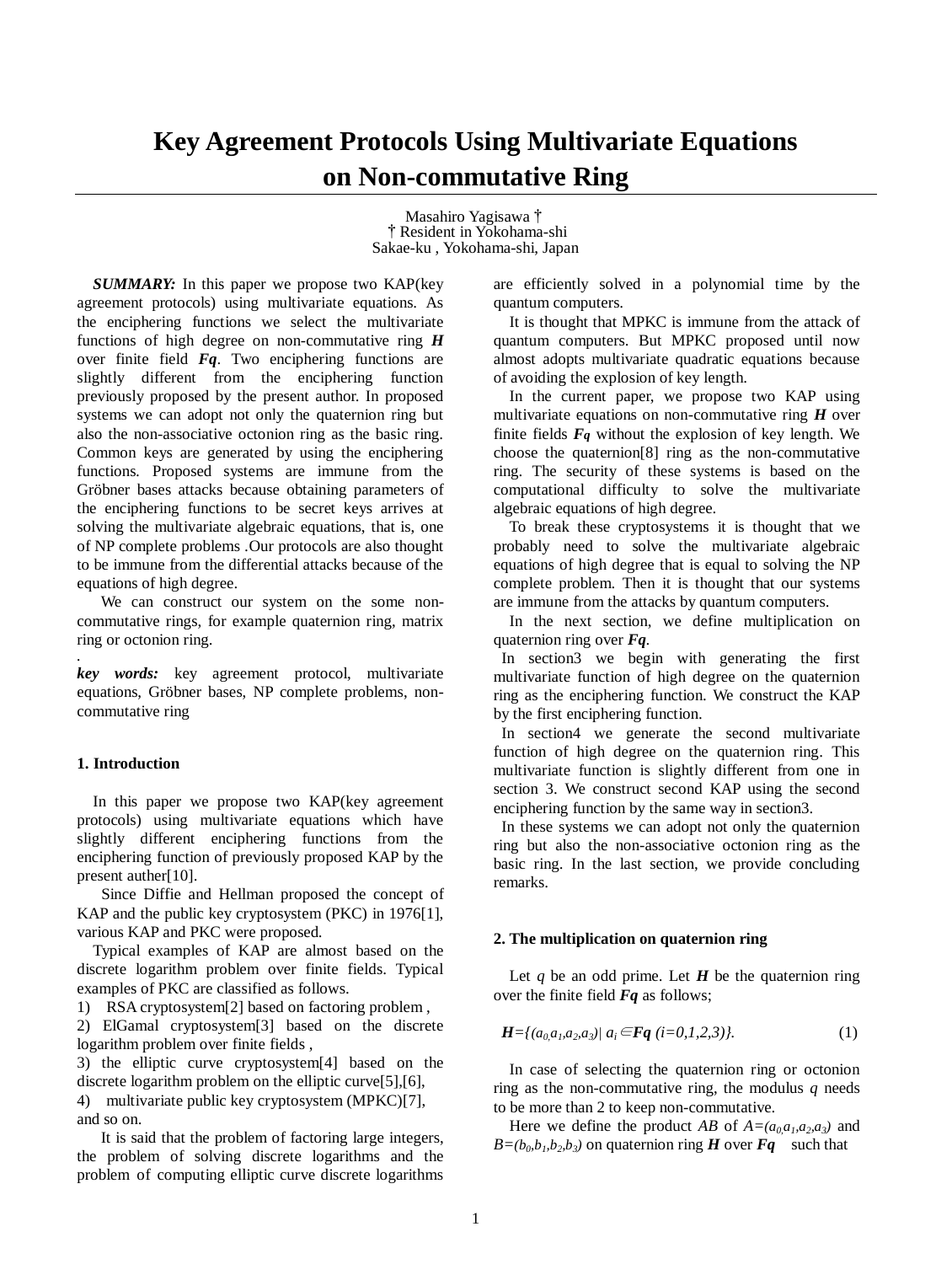$$
AB = (a_0b_0 - a_1b_1 - a_2b_2 - a_3b_3 \text{ mod } q, \text{T(2)}
$$
  
\n
$$
a_0b_1 + a_1b_0 + a_2b_3 - a_3b_2 \text{ mod } q, \text{T(2)}
$$
  
\n
$$
a_0b_2 - a_1b_3 + a_2b_0 + a_3b_1 \text{ mod } q, \text{T(2)}
$$
  
\n
$$
a_0b_3 + a_1b_2 - a_2b_1 + a_3b_0 \text{ mod } q, \text{T(2)}
$$

where  $A, B \in H$ .

# **3. Proposition of the first KAP**

# **3.1 The first enciphering function**  $F(X_1, \ldots, X_d)$

Let *m* and *d* be positive integers *.*

Let  $S<sub>1</sub>$  be system parameters such that  $S_1 = [q, d, m]$  (3) As secret keys  $SK<sub>1</sub>$ , we choose arbitrary parameters *A*<sub>*ij*</sub> ∈*H* (*i*=*1*,..,*m*;*j*=*1*,..,*d*),that is,  $SK<sub>I</sub> = [A<sub>ij</sub>](i=1,..,m;j=1,..,d)$ . (4)

We define the multivariate function  $F(X_1, \ldots, X_d)$  of high degree as the enciphering function such that

$$
F(X_1, ..., X_d) = \sum_{i=1}^{m} \left[ \prod_{j=1}^{d} X_j A_{ij} \right].
$$
 (5) (5)

We determine the values of *m* and *d* later so that the number of variables(i.e secret keys) is nearly equal to the number of equations .

Although we adopt the quaternion ring as the basic ring  $H$ , we can discuss in the same way on the matrix ring or the octonion[8] ring.

## **3.2** The element expression of  $F(X_1, \ldots, X_d)$

Let  $(f_0, f_1, f_2, f_3)$  be the element expression of  $F(X_1, \ldots, X_d)$ . From  $(5)$ ,  $f_i$   $(j=0,..,3)$  is given as follows;

$$
F(X_1, ..., X_d) = (f_0, f_1, f_2, f_3),
$$
\n(6)

$$
f_j = \sum_{e_{10}, \dots, e_{d3}} f_{j e_{10}, e_{d3}} x_1 e^{e_{10}} ... x_1 e^{e_{13}} ... x_d e^{e_{d0}} ... x_d e^{e_{d3}} \mod q \quad (7)
$$

with the coefficients  $f_{j\ell^{10} \cdot \ell^{d3}}$   $\in \mathbf{F}$ *q* to be published, where

$$
X_{i} = (x_{i0}, x_{i1}, x_{i2}, x_{i3}) \in H,
$$
  
\n
$$
x_{ij} \in Fq, (i = 1, ..., d; j = 0, ..., 3).
$$
  
\n
$$
e_{i0} + ... +
$$

 $e_{ij} \in \{0,1\}$  (*i*=1,..,d;*j*=0,..,3) which satisfy  $e_{i0} + ... + e_{i3} = 1$  $(i=1,...,d)$ .

Then the number *n* of  $f_{j\ell^{10} \cdot \ell^{d3}}$  is

$$
n=4(\ 4^d)=4^{d+1}.\tag{8}
$$

Let  $\{f_{j\ell^{10} \cdot \ell^{d3}}\}$  be the set that includes all  $f_{j\ell^{10} \cdot \ell^{d3}}$ .

## **3.3 Construction of the first KAP**

Let's describe the procedure that user U and user V

obtain the common keys by using  $F(X_1, \ldots, X_d)$  and  $T(X_1, \ldots, X_d)$  as follows.

- 1) The set of system parameters  $S_l = [q, d, m]$  is published by the system center which is trusted third party(TTP).
- 2) User U chooses randomly parameters  $A_{ij} \in H$ *(i=1,..,m;j=1,..,d)*. The secret key of user U is

*SK*<sub>1</sub>=[ $A_{ii}$ ] (*i*=1,..,*m*;*j*=1,..,*d*).

3) User U generates  $F(X_1, \ldots, X_d)$  such that

$$
F(X_1, ..., X_d) = \sum_{i=1}^{m} \left[ \prod_{j=1}^{d} X_j A_{ij} \right].
$$
 (9)

4) User U calculates the set of coefficients *{fje10..ed3 }*  from (9) which consists of *n* parameters in *Fq .*

5) Let  $PK<sub>l</sub>$  be the public key of user U such that

$$
PK_{I} = \{f_{j\neq 10.. \varrho d3}\}.\tag{10}
$$

Beforehand user U publishes *PK<sup>1</sup>* which consists of *n* parameters in *Fq*.

6) User V chooses randomly parameters  $B_{ij} \in H$  $(i=1, ..., m; j=1, ..., d)$ .

7) User V generates 
$$
T(X_1,...,X_d)
$$
 such that  
\n
$$
T(X_1,...,X_d) = \sum_{i=1}^{m} \prod_{j=1}^{d} X_j B_{ij}.
$$
\n(11)

8) Let  $(t_0, t_1, t_2, t_3)$  be the element expression of  $T(X_1, \ldots, X_d)$ . From (11) user V calculates the set of coefficients  ${t_{\text{je10}}}_{\text{e23}}$  which consists of *n* parameters in *Fq*.

 $t_j$  (*j*=0,..,3) is given such that

$$
T(X_1, ..., X_d) = (t_0, t_1, t_2, t_3),
$$
\nwhere (12)

$$
t_{j} = \sum_{\substack{e_{10}\cdots e_{d3} \\ e_{10}e_{10}}} t_{j e_{10}} e_{a_{3}} x_{10}^{e_{10}} \cdots x_{13}^{e_{13}} \cdots x_{d0}^{e_{d0}} \cdots x_{d3}^{e_{d3}} \mod q \quad (13)
$$

with the coefficients  $t_{j\ell^{10} \cdot \ell^{d3}}$   $\in \mathbf{F}_q$ , where  $e_{ij} \in \{0,1\}$  which satisfy

$$
e_{i0} + ... + e_{i3} = 1
$$
. (*i*=1, ..., *d*).

Then the number *n*' of  $t_{j\ell^{10} \cdot \ell^{d3}}$  is  $n' = 4(4^d) = 4^{d+1}$ . Let  $\int t_{j}e^{i\theta} \cdot e^{i\theta}$  *l* be the set that includes all  $t_{j}e^{i\theta} \cdot e^{i\theta}$ .

- 9) User V sends  $\{t_{j}e^{i\theta} \cdot e^{i\theta}\}$  to user U.
- 10) User V calculates common keys *Kv0* and *Kv1* as

Let *Kv0* be

follows.

$$
Kv0=(Kv00, Kv01, Kv02, Kv03)
$$
  
= 
$$
\sum_{i=1}^{m} F(B_{i1},...,B_{id})
$$
  
= 
$$
\sum_{i=1}^{m} [\sum_{r=1}^{m} \prod_{j=1}^{d} B_{ij}A_{rj}].
$$
 (14)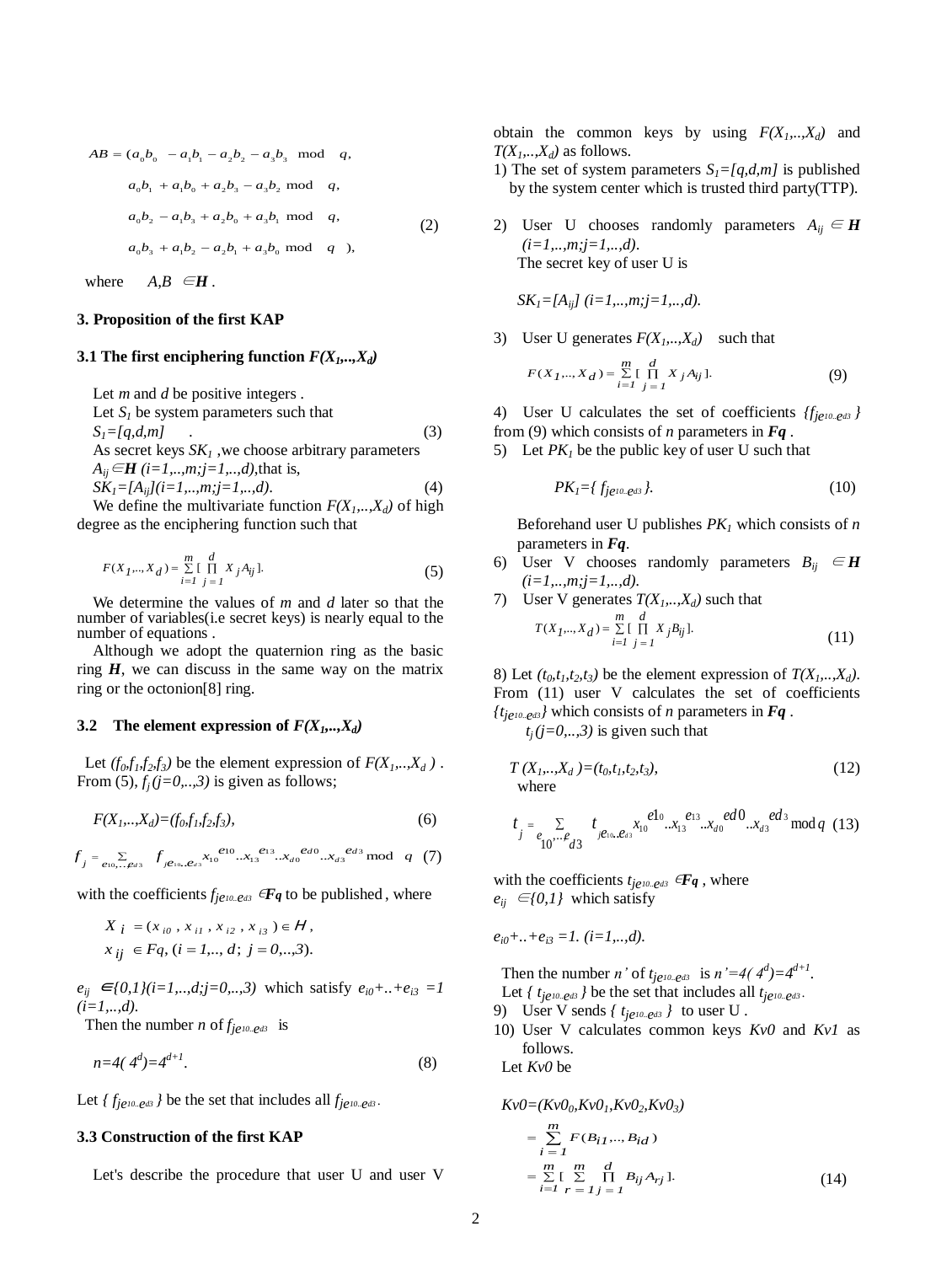Then  $Kv0<sub>i</sub>(j=0,1,2,3)$  are obtained from (7) such that

$$
K_{v0} =
$$
  
\n
$$
\sum_{i=1}^{m} \sum_{e_{10} \dots e_{d3}} f_{j e_{10}} e_{s3} v_{i10}^{e10} ... v_{i13}^{e13} ... v_{id0}^{e d0} ... v_{id3}^{e d3} \mod q
$$
  
\n
$$
(15)
$$

where

$$
(v_{ij0}, v_{ij1}, v_{ij2}, v_{ij3}) = B_{ij}, (i = 1, ..., m; j = 1, ..., d),
$$
  
\n
$$
e_{ij} \in \{0, 1\} \{i = 1, ..., d; j = 0, ..., 3\}
$$
 which satisfy  
\n
$$
e_{i0} + ... + e_{i3} = 1 \ (i = 1, ..., d).
$$

Next let *Kv1* be

$$
Kvl = (Kvl_0, Kv1_1, Kv1_2, Kv1_3)
$$
  
=  $\sum_{i=1}^{m} F(1, B_{i1}, ..., B_{id-1})B_{id}$  (16)  
=  $\sum_{i=1}^{m} \sum_{r=1}^{m} [I \cdot \prod_{j=1}^{d-1} A_{rj}B_{ij}]A_{rd}B_{id}$   
=  $\sum_{i=1}^{m} \sum_{r=1}^{m} \prod_{j=1}^{d} A_{rj}B_{ij}$  (17)

Then  $KvI_j(j=0,1,2,3)$  are obtained from (7) and (16) such that  $\sum_{i=1}^{n} \sum_{r=1}^{n} \prod_{j=1}^{n} A_{rj} B_{ij}$  (17)<br>  $\sum_{i=1}^{n} \sum_{r=1}^{n} \prod_{j=1}^{n} A_{rj} B_{ij}$  (17)<br>  $\sum_{r=1}^{n} \prod_{j=1}^{n} A_{rj} B_{ij}$  (17)<br>  $\sum_{r=1}^{n} \prod_{r=1}^{n} A_{rj} B_{ij}$  (17)

$$
K_{v1}
$$

$$
\sum_{i=1}^{m} \sum_{e_{10}, \dots, e_{d3}} f \cdot \int_{j\theta_{10}} f^{(e_{10})} \cdot \nu_{i10}^{(e_{10})} \cdot \nu_{i13}^{(e_{13})} \cdot \nu_{id0}^{(e_{10})} \cdot \nu_{id3}^{(e_{13})} \mod q \quad (18)
$$

with the coefficients  $f'_{j}e^{i\theta}e^{i\theta}$   $\in \mathbf{F}\mathbf{q}$ , where

$$
(v_{ij0}, v_{ij1}, v_{ij2}, v_{ij3}) = B_{ij} (i = 1, ..., m; j = 1, ..., d).
$$

*e*<sup>*ij*</sup>∈{0,1}(*i*=1,..,*d*;*j*=0,..,3) which satisfy

*ei0+…+ei3=1 (i=1,..,d).*

11) User U calculates common keys *Ku0* and *Ku1* as follows.

## Let *Ku0* be  $Ku0 = (Ku0_0, Ku0_1, Ku0_2, Ku0_3)$

$$
= \sum_{i=1}^{m} T(I, A_{i1},..., A_{id-1}) A_{id}
$$
(19)  

$$
= \sum_{i=1}^{m} \sum_{r=1}^{m} [I \cdot \prod_{j=1}^{d-1} B_{rj} A_{ij}] B_{rd} A_{id}
$$
  

$$
= \sum_{i=1}^{m} \sum_{r=1}^{m} \prod_{j=1}^{d} B_{rj} A_{ij}.
$$
(20)

 $Ku0$ <sub>*j*</sub> $(j=0,1,2,3)$  are obtained from (13) and (19) such that

$$
K_{u0_j} = \sum_{i=1}^{m} \sum_{e_{10}\dots e_{d3}} t^{i}{}_{j\theta^{i}0\dots \theta_{d3}} u_{i10}^{e10}...u_{i13}^{e13}...u_{id0}^{e d0}...u_{id3}^{e d3} \mod q \tag{21}
$$

with the coefficients  $t'_{j}e^{i\theta} \in \mathbf{F}\mathbf{q}$ , where  $(u_{ij0}, u_{ij1}, u_{ij2}, u_{ij3}) = A_{ij}$ ,  $(i=1, ..., m; j=1, ..., d)$ ,

$$
e_{ij} \in \{0,1\} (i=1,..,d; j=0,..,3)
$$
 which satisfy

$$
e_{i0} + ... + e_{i3} = 1
$$
 (*i*=1,..,d).

Next let *Ku1* be

$$
Kul = (Kul_0, Kul_1, Kul_2, Kul_3)
$$
  
= 
$$
\sum_{i=1}^{m} T(A_{i1}, ..., A_{id})
$$
  
= 
$$
\sum_{i=1}^{m} [\sum_{r=1}^{m} \prod_{j=1}^{d} A_{ij}B_{rj}].
$$
 (22)

 $Ku1_j$ *j*=0,1,2,3) are obtained from (13) such that

$$
K_{u1} \, \sum_{i=1}^{m} \sum_{e_{10},\dots,e_{d3}}
$$

$$
t_{j\ell_{10}}
$$
,  $e_{d3}$ ,  $u_{i10}^{e_{10}}$ ,  $u_{i13}^{e_{13}}$ ,  $u_{i d0}^{e_{d0}}$ ,  $u_{i d3}^{e_{d3}}$  mod  $q$  (23)

where

 $(u_{ij0}, u_{ij1}, u_{ij2}, u_{ij3}) = A_{ij}$ ,  $(i=1, ..., m; j=1, ..., d)$ ,

$$
e_{ij} \in \{0, 1\} (i = 1, \dots, d; j = 0, \dots, 3)
$$
 which satisfy  
 $e_{i0} + \dots + e_{i3} = 1$  (*i* = 1, \dots, d).

From  $(14)$ ,  $(20)$  and  $(17)$ ,  $(22)$  we can confirm that

$$
Ku0 = Kv0,
$$
\n(24)

$$
Kul = kvl. \tag{25}
$$

The common key of user U and user V is *[Ku0,Ku1]* or *[Kv0,Kv1].*

# **3.4 Verification of the strength of the first KAP**

Let's examine the strength of the first KAP. The strength of the first KAP depends on the strength of the multivariate functions described in section 3.1 In other words, we mention the difficulty to obtain  $A_{ij}$  (*i*=1,..,*m*; *j*=1,..*,d*) from the set of coefficients  ${f_{j}e^{i0} \cdot e^{i3}}$  *j* of  $F(X_1, \ldots, X_d)$  to be the public keys.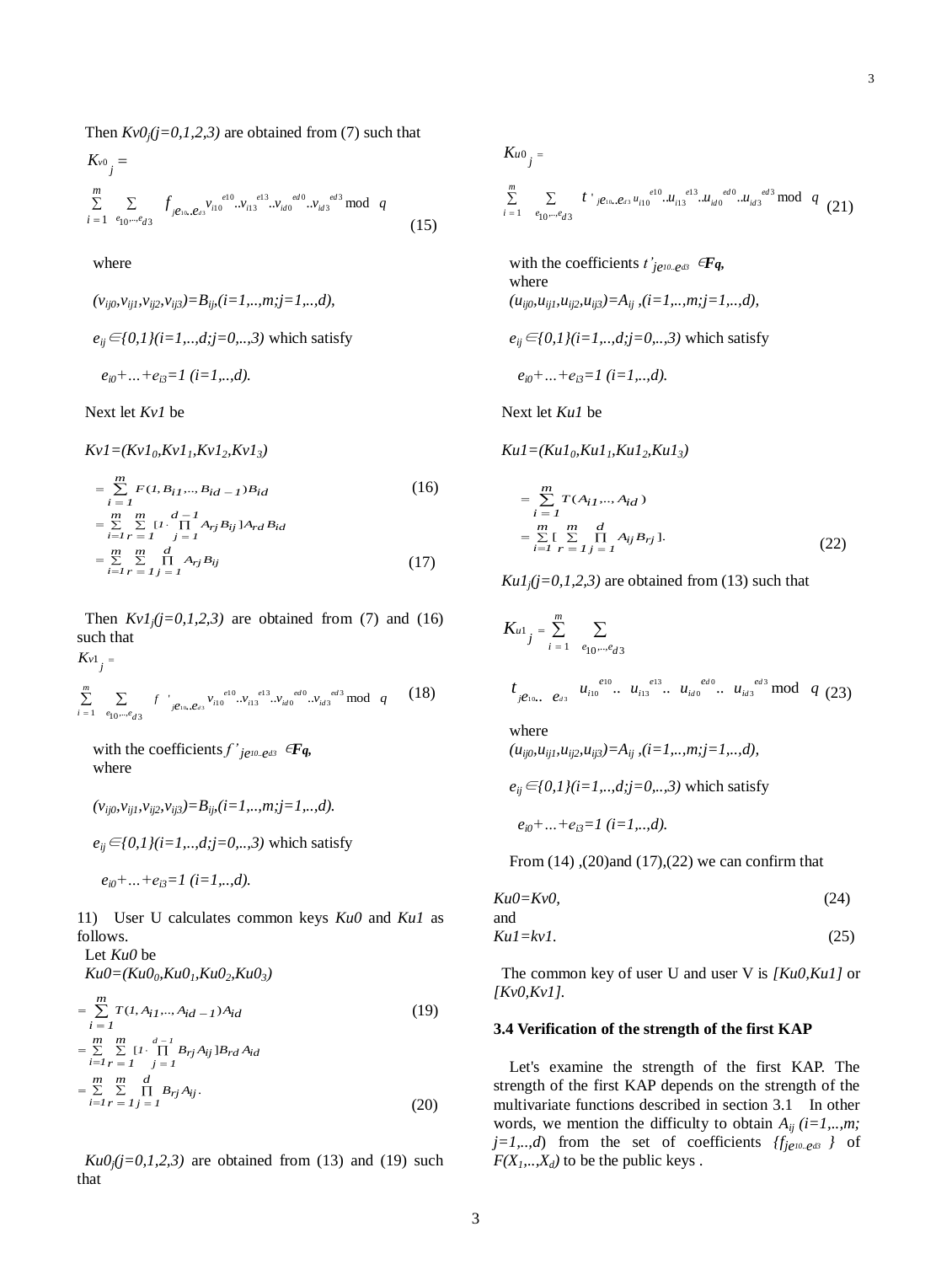**3.4.1 Multivariate algebraic equations from**   $F(X_1,...,X_d)$ 

Let *Aij* be

$$
A_{ij} = (A_{ij0}, A_{ij1}, A_{ij2}, A_{ij3}) \quad \in \mathbf{H}, (i = 1, \dots, m; j = 1, \dots, d). \tag{26}
$$

From (5) all *fje10..ed3* have the form such that

$$
f_{j e_{10}} e_{d3}
$$
  
\n
$$
= \sum_{i=1}^{m} h_{ji, b_{10}} e_{d3} A_{i10} b_{i0} ... A_{i13} b_{i3} ... A_{id0} b_{d0} ... A_{id3} b_{d3} \text{ mod } q
$$
  
\n
$$
(j = 0, ..., 3)
$$
  
\n
$$
f_{j e_{10}} e_{d3}
$$
  
\n
$$
= \sum_{i=1}^{m} h_{ji, b_{10}} e_{d3} A_{i10} b_{i0} ... A_{i13} b_{i3} ... A_{id0} b_{d0} ... A_{id3} b_{d3} \text{ mod } q
$$
  
\n
$$
f_{j e_{10}} e_{d3}
$$
  
\n
$$
= \sum_{i=1}^{m} h_{ji, b_{10}} e_{d3} A_{i10} b_{i0} ... A_{i13} b_{i3} ... A_{id0} b_{d0} ... A_{id3} b_{d3} \text{ mod } q
$$
  
\n
$$
= \sum_{i=1}^{m} h_{ji, b_{10}} e_{d3} A_{i10} b_{i0} ... A_{i13} b_{i1} ... A_{id0} b_{i0} ... A_{id3} b_{i0} ... A_{id3} b_{i0} ... A_{id0} b_{i0} ... A_{id0} b_{i0} ... A_{id0} b_{i0} ... A_{id0} b_{id0} ...
$$
  
\n
$$
= \sum_{i=1}^{m} h_{ji, b_{10}} e_{d3} A_{i10} b_{i0} ... A_{i13} b_{i0} ... A_{id0} b_{i0} ... A_{id0} b_{id0} ... A_{id0} b_{id0} ... A_{id0} b_{id0} ...
$$
  
\n
$$
= \sum_{i=1}^{m} h_{ji, b_{10}} e_{d3} A_{i10} b_{i0} ... A_{id0} b_{i0} ... A_{id0} b_{id0} ... A_{id0} b_{id0} ...
$$
  
\n
$$
= \sum_{i=1}^{m} h_{ji, b_{10}} e_{d3} A_{i10} b_{i0} ... A_{id0} b_{i0} ... A_{id0} b_{id0} ... A_{id0} b_{id0} ...
$$
  
\n

with the coefficients  $h_{ii,b10,bd3} \in \mathbf{Fq}$ where  $b_{ii}$  ∈{0,1}(i=1,..,d;j=0,..,3) which satisfy

$$
b_{i0} + ... + b_{i3} = 1
$$
 (*i*=1,..,d).

From (27) we obtain  $n(=4^{d+1})$  multivariate algebraic equations over  $\vec{F}_q$  where  $A_{irr}$   $(i=1,..,m; j=1,..,d; r=0,..3)$ are the variables i.e. unknown numbers.

#### **3.4.2 Cryptanalysis using Gröbner bases**

It is said that the Gröbner bases attacks is efficient for solving multivariate algebraic equations .We calculate the complexity G[9] to obtain the Gröbner bases for our multivariate algebraic equations on quaternion ring so that we confirm immunity of our KAP to the Gröbner bases attack .

We describe in case of  $d=4$  and  $q=Q(10^{10})$  as samples of lower degree equations.

*s:*degree of equations *=d=4.*

*n* : the number of equations  $=4(4^d) = 1024$ .

We select *m* so that the number of variables(*i.e* secret keys) is nearly equal to *n* , that is ,as *d=4* ,

$$
m = \frac{1}{4} \frac{44d}{4d} = 64,
$$

where  $r \nless 7$  means the largest integer less than or the integer equal to *\**.

*z* :the number of variables *=4dm=1024*

$$
d_{reg} = s + l = 5
$$

 $G=O((<sub>n</sub>G<sub>dreg</sub>)<sup>w</sup>)=O(2<sup>102</sup>)$  is more than  $2<sup>80</sup>$  which is the standard for safety where *w=2.39*.

So our KAP is immune from the Gröbner bases attacks and is immune from the differential attacks because of the equations of high degree in (27).

It is thought that the polynomial-time algorithm to break our first KAP does not exist probably.

#### **3.5 The size of the keys of the first KAP**

We consider the size of the system parameter *q* . We choose  $q=O(2^{10})$  so that the size of the space of *Ku1* and *Ku2* is more than  $O(2^{80})$ .

In the case of  $d=4$ , the size of  $PK_1$  and  $SK_1$  is *11kbits*,

*11kbits* each.

## **4. Proposition of the second KAP**

## **4.1 The second enciphering function**

Let *m* and *d* be positive integers . Let  $S_2$  be system parameters such that  $S_2 = [q, d, m]$  (28) As secret keys  $SK_2$ , we choose arbitrary parameters

$$
SK_2 = [A_i]/(i=1,...,m)
$$
 (29)  
We define the multivariate function  $F(Y)$  of high

We define the multivariate function *F(X)* of high degree such that

$$
F(X) = \sum_{i=1}^{m} (a_{i0}x_0, a_{i1}x_1, a_{i2}x_2, a_{i3}x_3)^d
$$
  
where  

$$
X = (x_0, x_1, x_2, x_3) \in H,
$$
 (30)

$$
x_j \in Fq, (j = 0, \ldots, 3).
$$

We determine the value of *m* later so that the number of variables(i.e secret keys) is nearly equal to the number of equations .

Although we adopt the quaternion ring as the basic ring  $H$ , we can discuss in the same way on the matrix ring or the octonion ring.

#### **4.2** The element expression of  $F(X)$

Let  $(f_0, f_1, f_2, f_3)$  be the element expression of  $F(X)$ . From  $(30)$ ,  $f_i$   $(j=0, \ldots, 3)$  is given as follows;

$$
F(X) = (f_0, f_1, f_2, f_3),\tag{31}
$$

$$
f_{j} = \sum_{e0 + \ldots + e3 = d} f_{je0e1e2e3} x_{0}^{e0} x_{1}^{e1} x_{2}^{e2} x_{3}^{e3} \mod q \tag{32}
$$

with the coefficients  $f_{je0e1e2e3} \in \mathbf{Fq}$  to be published, where

 $e_i(i=0,..,3)$  are non-negative integers which satisfy *e0+..+e<sup>3</sup> =d.*

Then the number *n* of  $f_{je0e1e2e3}$  is

$$
n=4({}_4H_d)=4({}_3+{}_{d}C_3)
$$
\n(33)

Let  ${f_{je0e1e2e3}}$  *}* be the set that includes all  $f_{je0e1e2e3}$ .

## **4.3 Construction of the second KAP**

Let's describe the procedure that user U and user V obtain the common keys using *F(X)* as follows.

- 1) The set of system parameters  $S_2 = [q, d, m]$  is published by the system center which is trusted third party(TTP).
- 2) User U chooses randomly parameters  $A_i = (a_{i0}, a_{i1}, a_{i2}, a_{i3}) \in H$  *(i=1,..,m)*. The secret key of user U is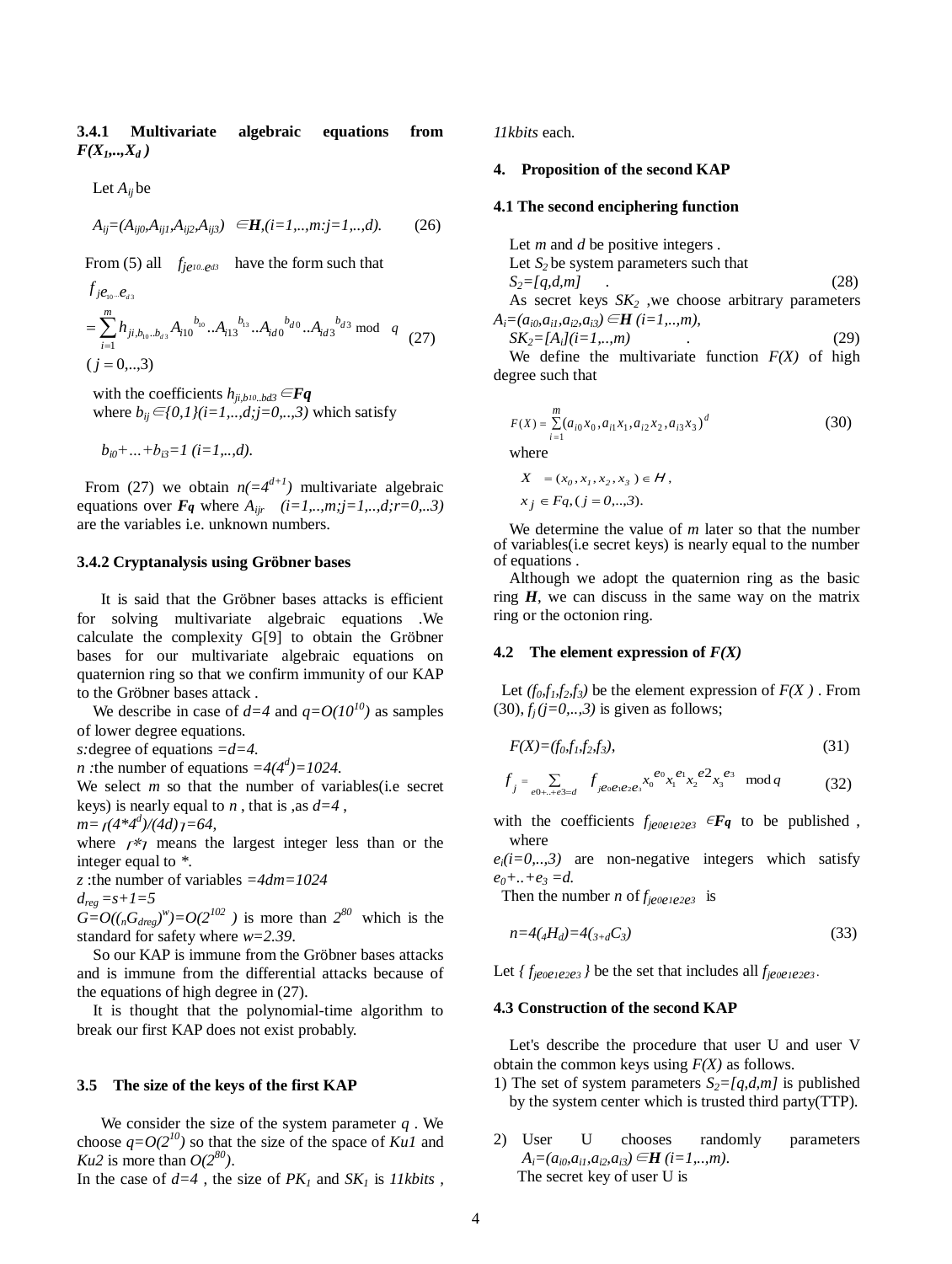$SK_2 = [A_i]$  (*i*=1,..,*m*).

3) User U generates  $F(X)$  such that

$$
F(X) = \sum_{i=1}^{m} (a_{i0}x_0, a_{i1}x_1, a_{i2}x_2, a_{i3}x_3)^d.
$$
 (34)

4) From (34) user U calculates the set of coefficients  ${f_{jeo}e_{1e2e3}}$  *l* which consists of *n* parameters in *Fq*. 5) Let  $PK_2$  be the public key of user U such that

$$
PK_2 = \{f_{je0e1e2e3}\}.\tag{35}
$$

Beforehand user U publishes *PK<sup>2</sup>* which consists of *n* parameters in *Fq*.

6) User V chooses randomly parameters *B*<sub>*i*</sub>=(*b*<sub>*i0</sub>,b*<sub>*i1</sub>,b*<sub>*i2</sub>,b*<sub>*i3</sub>*) $\in$ *H* (*i*=*1,..,m*).</sub></sub></sub></sub>

7) User V generates *T(X)* such that

$$
T(X) = \sum_{i=1}^{m} (b_{i0}x_0, b_{i1}x_1, b_{i2}x_2, b_{i3}x_3)^d.
$$
 (36)

8) Let  $(t_0, t_1, t_2, t_3)$  be the element expression of  $T(X)$ . From (36) user V calculates the set of coefficients  $\{t_{je0e1e2e3}\}$ which consists of *n* parameters in *Fq .*

 $t_i$  (*j*=0,..,3) is given such that

$$
T(X) = (t_0, t_1, t_2, t_3),\tag{37}
$$

where

$$
t_{j} = \sum_{e_0 + \ldots + e_3 = d} t_{j e_0 e_1 e_2 e_3} x_0^{e_0} x_1^{e_1} x_2^{e_2} x_3^{e_3} \mod q \tag{38}
$$

 $e_i(i=0, \ldots, 3)$  are non-negative integers which satisfy *e0+..+e<sup>3</sup> =d.*

Then the number *n*' of  $t_{je0e1e2e3}$  is  $n' = 4(4H_d) = 4(s_{+d}C_3)$ . Let  $\{t_{je0e1e2e3}\}$  be the set that includes all  $t_{je0e1e2e3}$ . 9) User V sends  $\{t_{je0e1e2e3}\}$  to user U.

10) User V calculates common keys *Kv* as follows. Let *Kv* be

$$
Kv = (Kv_0, Kv_1, Kv_2, Kv_3)
$$
  
\n
$$
= \sum_{r=1}^{m} F(b_{r0}, b_{r1}, b_{r2}, b_{r3})
$$
  
\n
$$
= \sum_{r=1}^{m} \sum_{i=1}^{m} (a_{i0}b_{r0}, a_{i1}b_{r1}, a_{i2}b_{r2}, a_{i3}b_{r3})^d
$$
]. (39)

Then  $Kv_i(j=0,1,2,3)$  are obtained such that

$$
K_{v_j} = \sum_{r=1}^{m} \sum_{e0+, \pm e3=d} f_{je_0e_1e_2e_3} b_{r0}^{e0} b_{r1}^{e1} b_{r2}^{e2} b_{r3}^{e3} \mod q
$$
\n(40)

where

 $e_i(i=0,..,3)$  are non-negative integers which satisfy *e0+..+e<sup>3</sup> =d.*

11) User U calculates common keys *Ku* as follows. Let *Ku* be

*Ku=(Ku0,Ku1,Ku2,Ku3)*

*m*

$$
= \sum_{r=1}^{\infty} T(a_{r0}, a_{r1}, a_{r2}, a_{r3})
$$
  

$$
= \sum_{r=1}^{m} \sum_{i=1}^{m} (b_{i0} a_{r0}, b_{i1} a_{r1}, b_{i2} a_{r2}, b_{i3} a_{r3})^{d}.
$$
 (41)

 $Ku_i(j=0,1,2,3)$  are obtained such that

$$
K u_j =
$$
\n
$$
\sum_{r=1}^{m} \sum_{e_0 + \dots + e_3 = d} t_{j e_0 e_1 e_2 e_3} a_{r0}^{e_0} a_{r1}^{e_1} a_{r2}^{e_2} a_{r3}^{e_3} \mod q
$$
\n(42)

where

 $e_i(i=0, \ldots, 3)$  are non-negative integers which satisfy *e0+..+e<sup>3</sup> =d.*

From (39) and (41) we can confirm that

$$
Ku = Kv.\tag{43}
$$

The common key of user U and user V is *[Ku]* or *[Kv].*

## **4.4 Verification of the strength of the second KAP**

Let's examine the strength of the second KAP. The strength of the second KAP depends on the strength of the multivariate functions described in section 4.1. In other words, we mention the difficulty to obtain *A<sup>i</sup>*  $(i=1,...,m)$  from the set of coefficients  ${f_{je0e1e2e3}}$  of  $F(X)$ to be the public keys .

#### **4.4.1 Multivariate algebraic equations from** *F(X )*

Let  $A_i$  be

$$
A_i = (a_{i0}, a_{i1}, a_{i2}, a_{i3}) \in \mathbf{H}, (i = 1, ..., m).
$$

From (30) all *fje0e1e2e<sup>3</sup>* have the form such that

$$
f_{j e_0 e_1 e_2 e_3}
$$
  
= 
$$
\sum_{i=1}^{m} h_{ji, c_0 c_1 c_2 c_3} a_{i0}^{c_0} a_{i1}^{c_1} a_{i2}^{c_2} a_{i3}^{c_3}
$$
 (44)  
(j = 0,...,3)

with the coefficients  $h_{ii,coclc2c3} \in \mathbf{Fq}$ 

where  $c_i(i=0, \ldots, 3)$  are non-negative integers which satisfy

*c0+…+c3=d.*

From (44) we obtain *n* multivariate algebraic equations over  $\mathbf{F}_q$  where  $a_{ir}$   $(i=1,..,m;r=0,..3)$  are the variables i.e. unknown numbers.